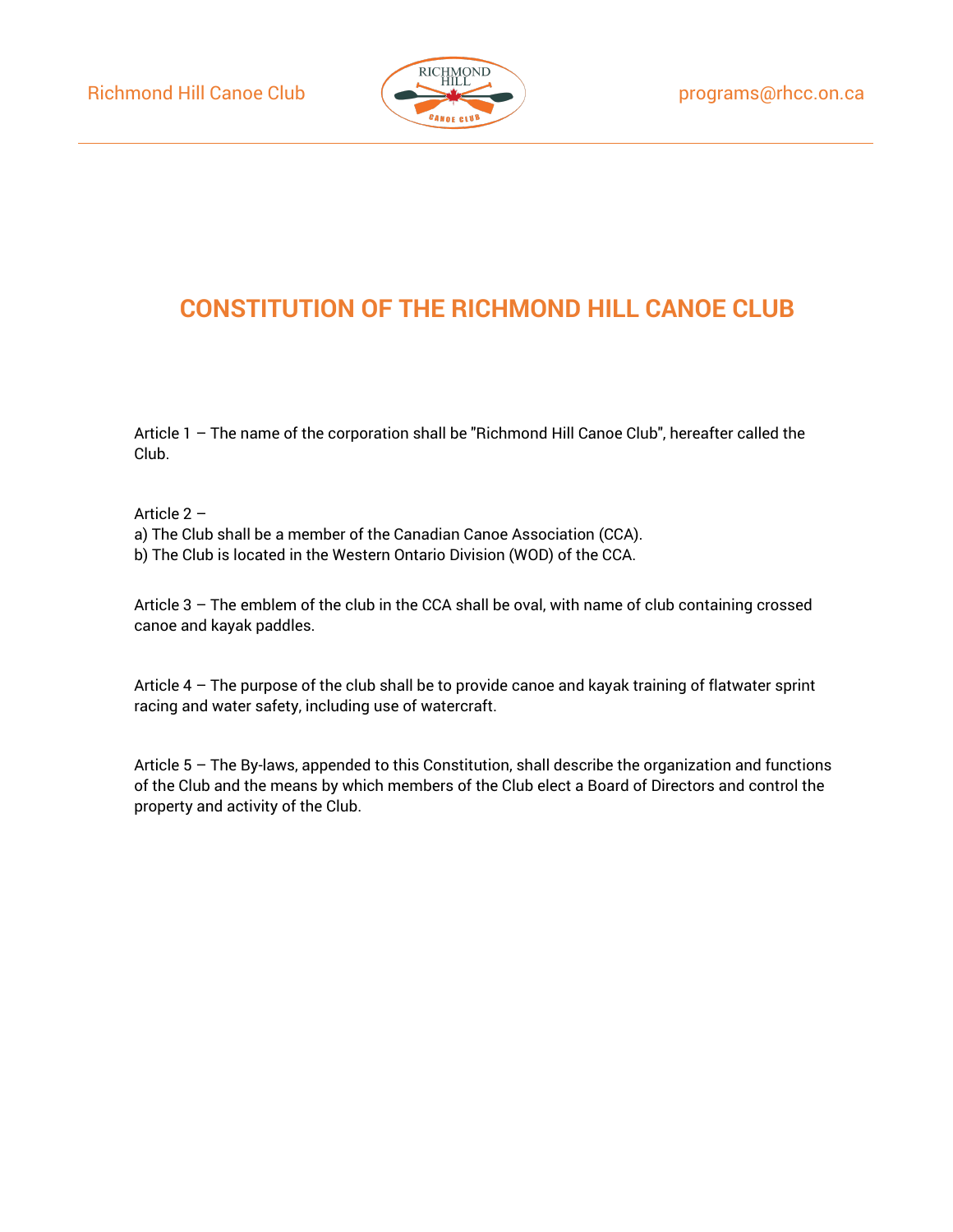

# **BY-LAWS OF THE RICHMOND HILL CANOE CLUB**

#### By-law 1

Paddling members are youth, juniors, seniors and adult masters 25 years of age and over who take to the water in a boat designed for development of technique or for racing in sprint canoe/kayak/war canoe and are registered as members of the Richmond Hill Canoe Club with the WOD and CCA.

Paddling members also include masters not registered with the WOD and CCA, and previous paddling members between the ages of 18 and 25.

#### By-law 2

Persons who participate in the life of the club, in its operations, competitions, regattas and other events in roles including, but not limited to, official, boat driver, food service, boat and athlete transportation are affiliates, friends or supporters. Persons who participate in paddling programs associated with community outreach activities (including but not limited to: school war canoe challenge, heritage war canoe challenge, canoe kids, special outings) are affiliates, friends or supporters.

#### By-law 3

Parents and guardians of paddling members are special members. The Board may grant individuals lifetime member status, and such members will then be special members.

#### By-law 4.0

Membership privileges, termination of membership, fee schedules and rules shall be determined as required by the Board of Directors or at General Meetings.

#### By-law 4.0.1

During the course of a year, paddling and special members shall present concerns regarding "the membership privileges, termination of membership, fee schedules and rules as set forth by the Board of Directors or in the Constitution" in written form addressed to the Board of Directors.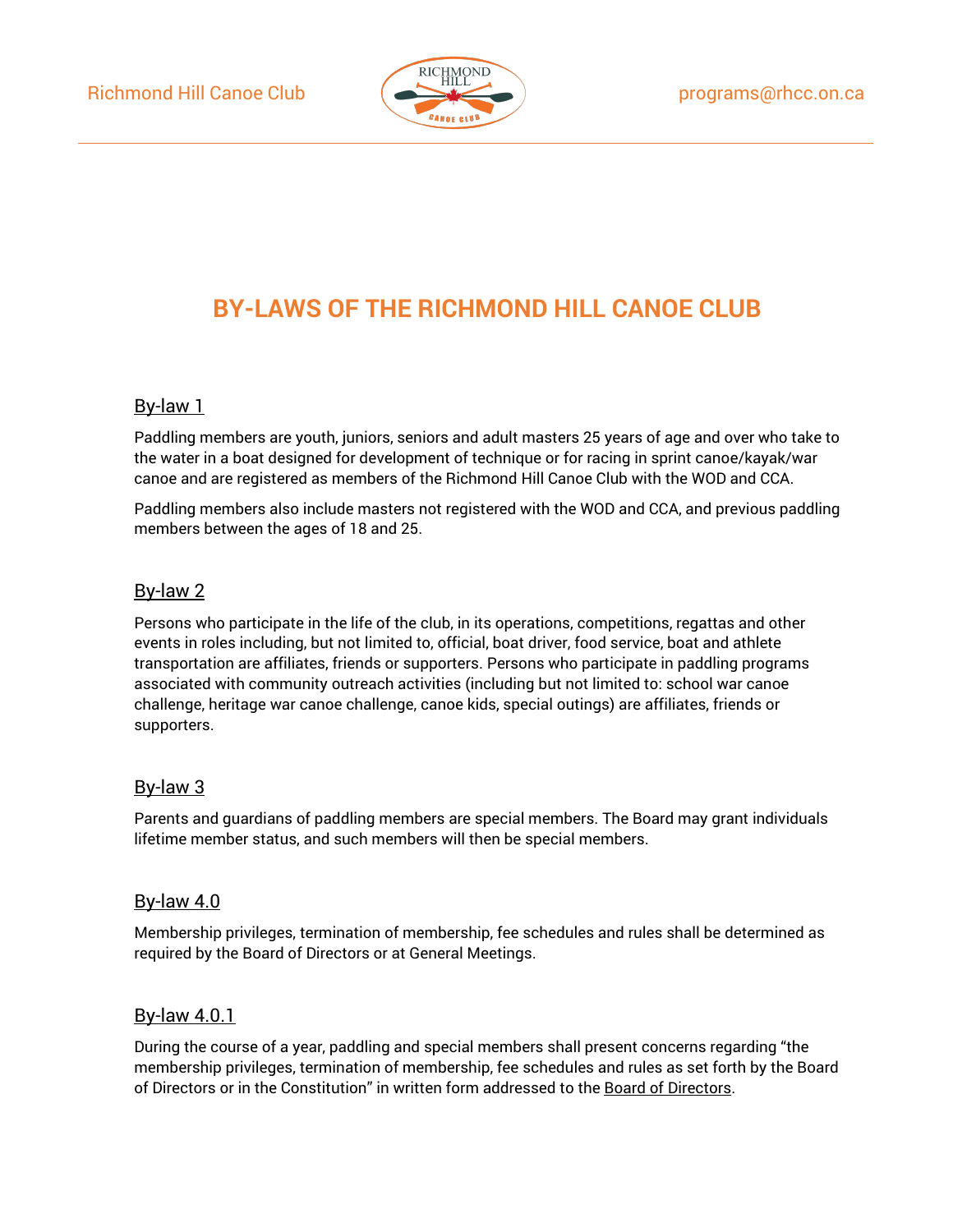

# By-law 4.1.0

Members in good standing shall have (a) access to appropriate programs, (b) use of club equipment, (c) supervision provided by the club and (d) coaching provided by the club for programs for which they are registered and have paid the required fee.

## By-law 4.1.1

These services shall be applicable only for time periods approved by the Board for the program for which the member is registered.

# By-law 4.2.0

Rules, policies and quidelines governing Safety, Code of Conduct, Team Boats and Disciplinary Procedures in effect for the season shall be distributed with the membership form.

#### By-law 4.2.1

The Code of Conduct shall include a list of actions which shall lead to suspension or termination of membership privileges. This list, termed "conduct injurious to the club" shall include actions against the physical or mental wellbeing of members as well as against the reputation of the club.

#### By-law 4.2.2

Before acceptance into a program, each member shall sign a form, which will be returned to the club, indicating that he/she has received a copy of the rules, policies and guidelines and that he/she has read and understands the rules, policies and guidelines.

#### By-law 4.3.0

The club shall have a posted Disciplinary Procedure to show how infractions to the posted Rules, Policies and Guidelines of the club will be handled.

#### By-law 4.3.1

The Disciplinary Procedure shall include

- (1) a verbal warning, with a written record kept of the verbal warning
- (2) a written warning
- (3) an invitation to a documented interview with the Board; in the event that the invitation is declined, a documented meeting and action by the Board
- (4) a suspension of membership privileges for a given time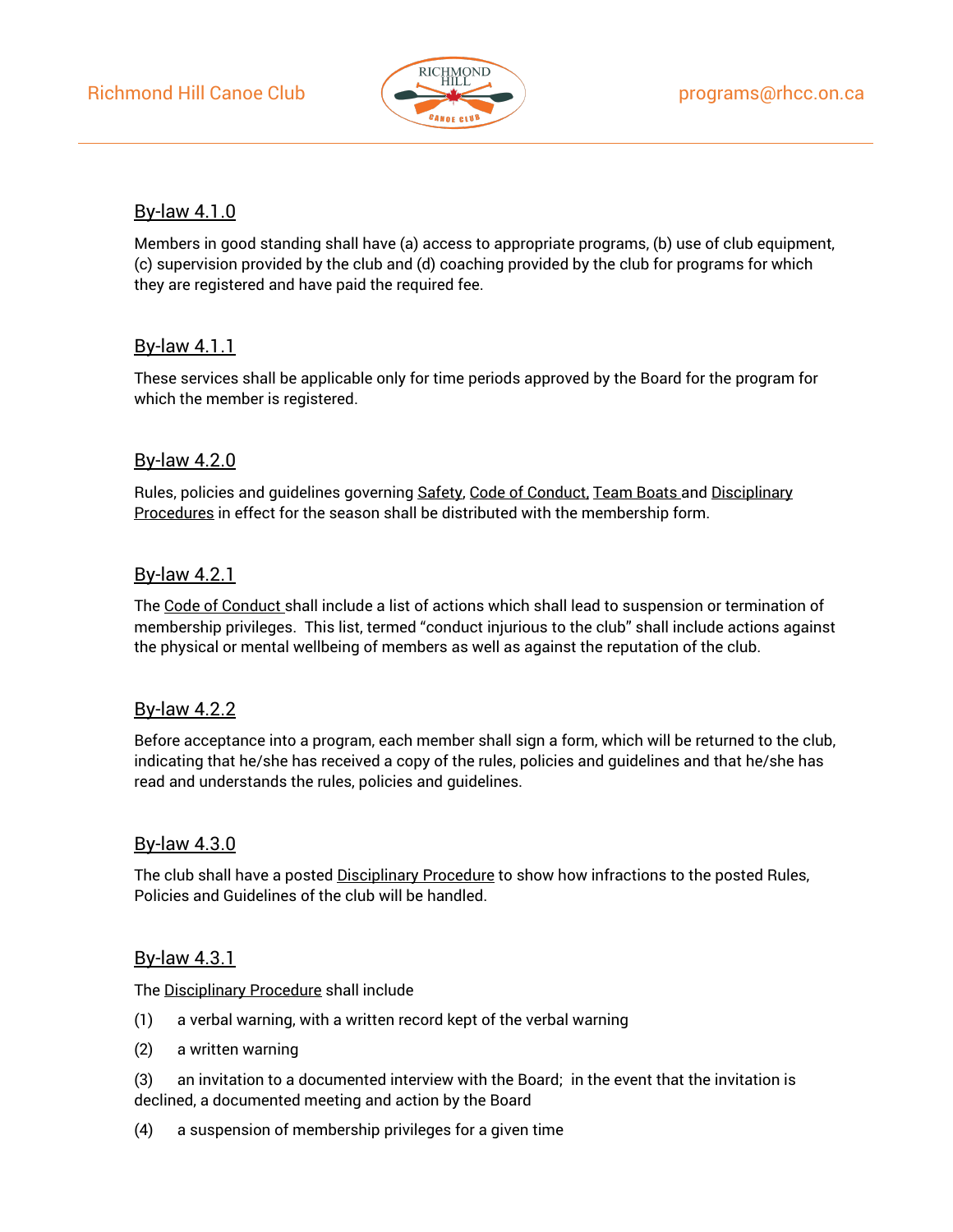

#### (5) a termination of membership privileges.

Steps 4 and 5 will include 15 days written notice to the member after which the Board may pass a resolution authorizing disciplinary action, and the member is entitled to make a written submission opposing the disciplinary action, not less than 5 days before the end of the 15 day period.

#### By-law 4.3.2

The initial disciplinary action taken shall depend on the nature of the infraction.

#### By-law 4.3.3

Disciplinary action shall be taken only by the coaching staff, or the Board of Directors. Members, observing an action which they believe requires discipline, shall report it to one of the coaching staff or Directors.

#### By-law 4.4

A member with paddling privileges may have his/her membership suspended and/or terminated for the neglect of safety standards of the Richmond Hill Canoe Club.

#### By-law 4.4.1

An infraction involving the refusal to comply with safety regulations shall mean an immediate suspension of paddling privileges for a length of time determined by the Head Coach and the Commodore or designate. A member and/or his/her parent may appeal this suspension by requesting a meeting of the Board.

#### By-law 4.5

A paddling member or special member shall have his/her membership suspended and/or terminated for conduct injurious to the club, as defined in the Code of Conduct.

#### By-law 4.6

A special member who has had his/her membership terminated but continues conduct injurious to the club, as defined in the Code of Conduct, shall have the membership of his/her children suspended.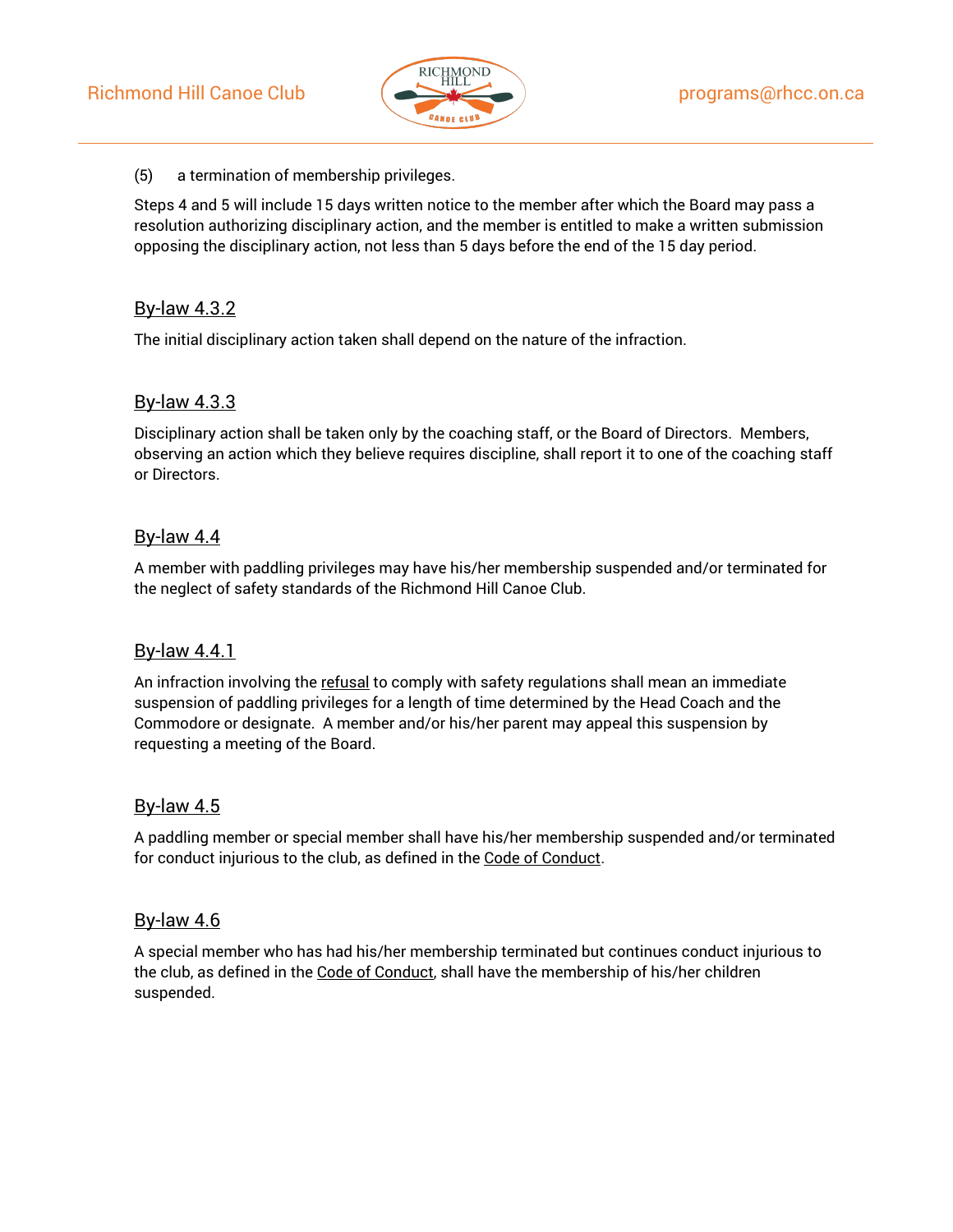

# By-law 5.0

The control and management of the club shall be vested in the Board of Directors, which shall be comprised of a maximum of nine (9) voting members elected for a 3-year term from paddling members 18 years of age or older and special members, and two (2) athlete representatives selected by their peers.

The Directors of the Club shall be elected in rotation and upon expiration of their respective terms of office, shall retire, but shall be eligible for re-election. At the AGM of the RHCC to be held in November, 2014, 3 Directors shall be elected to hold office for a 1-year term, 3 Directors shall be elected to hold office for a 2-year term, and 3 Directors shall be elected to hold office for a 3-year term. At each AGM thereafter a number of Directors equal to the number of directors retiring that year shall be elected for a 3-year term.

# By-law 5.0.1

The Athlete board representation will be non-voting and absent during discussions related to the employment, conduct, or performance of all of the coaches hired by the club.

# By-law 5.0.2

The BOD must be made aware of any athlete who has applied to a High Performance Athlete program in a high school for credits. Once the athlete is accepted into the program, the Board must be supplied with a copy of all documentation between the athlete and the school.

# By-law 5.1

The Board shall delegate decisions on specific matters to the Head Coach. The delegation of authority to the Head Coach must be noted in the minutes of Board meetings.

# By-law 5.1.1

Decisions regarding regatta entries and the crews for team boats shall be made by the Head Coach, with input from the coaching staff, according to guidelines provided by the Board.

# By-law 5.2

At the first Board meeting following the AGM, the Board shall appoint a Commodore, a Treasurer, a Secretary and a Registrar. The Commodore shall be President and Chair of the Board. The Board may also appoint a Co-Commodore or Vice-Commodore.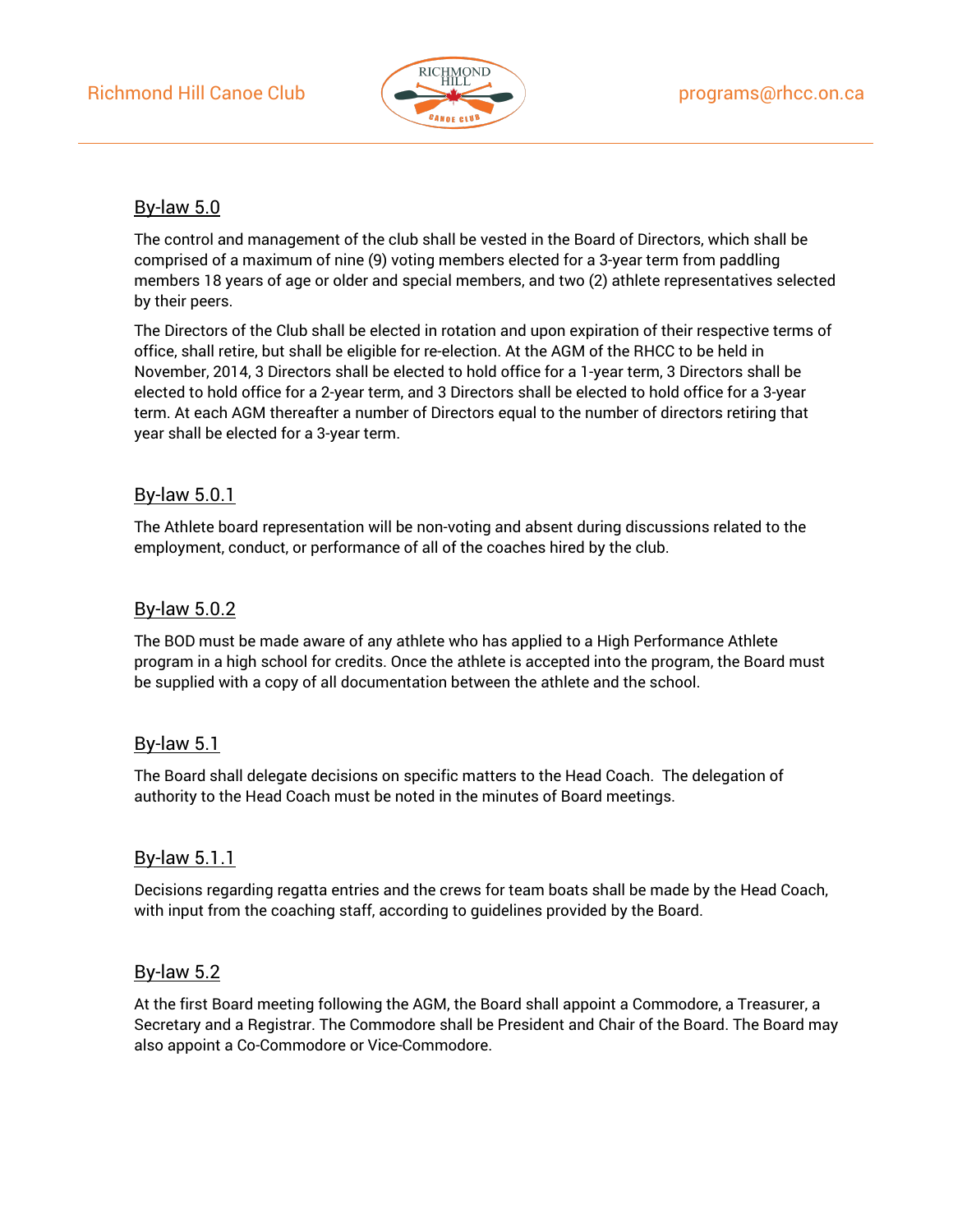

### By-law 5.2.1

Five days in advance of each board meeting, the Commodore shall provide to all board members an agenda of business to be covered. The Commodore, or appointed designate, shall chair board meetings. Directors may participate by telephonic or electronic means.

## By-law 5.2.2

The Treasurer shall supervise all financial matters, keep an accurate record of all monies received and disbursed and prepare financial reports for Board meetings, the Annual General Meeting and General Meetings.

# By-law 5.2.3

The Secretary shall record and distribute minutes of all Board meetings and maintain a file of all Club correspondence.

## By-law 5.2.4

The Registrar shall maintain a current membership list for the Board and the coaching staff.

#### By-law 5.3

At the first Board meeting following the AGM, the Board shall determine the members to hold financial signing authority on each bank account.

#### By-law 5.3.1

All expenditures shall require the approval of the Board. The Head Coach shall have express approval to acquire club related items for up to \$50 per purchase without approval. All expenditures for fuel for Boats and the Truck are exempt from this by-law.

#### By-law 5.4

The Board shall be responsible for the hiring, salaries, job descriptions, appraisals, employment agreements, and assisting in the professional development of staff. The Head Coach's and Assistant Coach's contracts will be prepared by the Commodore, Coach Liaison, and Treasurer. The recommended contracts will then be presented to the board for voting.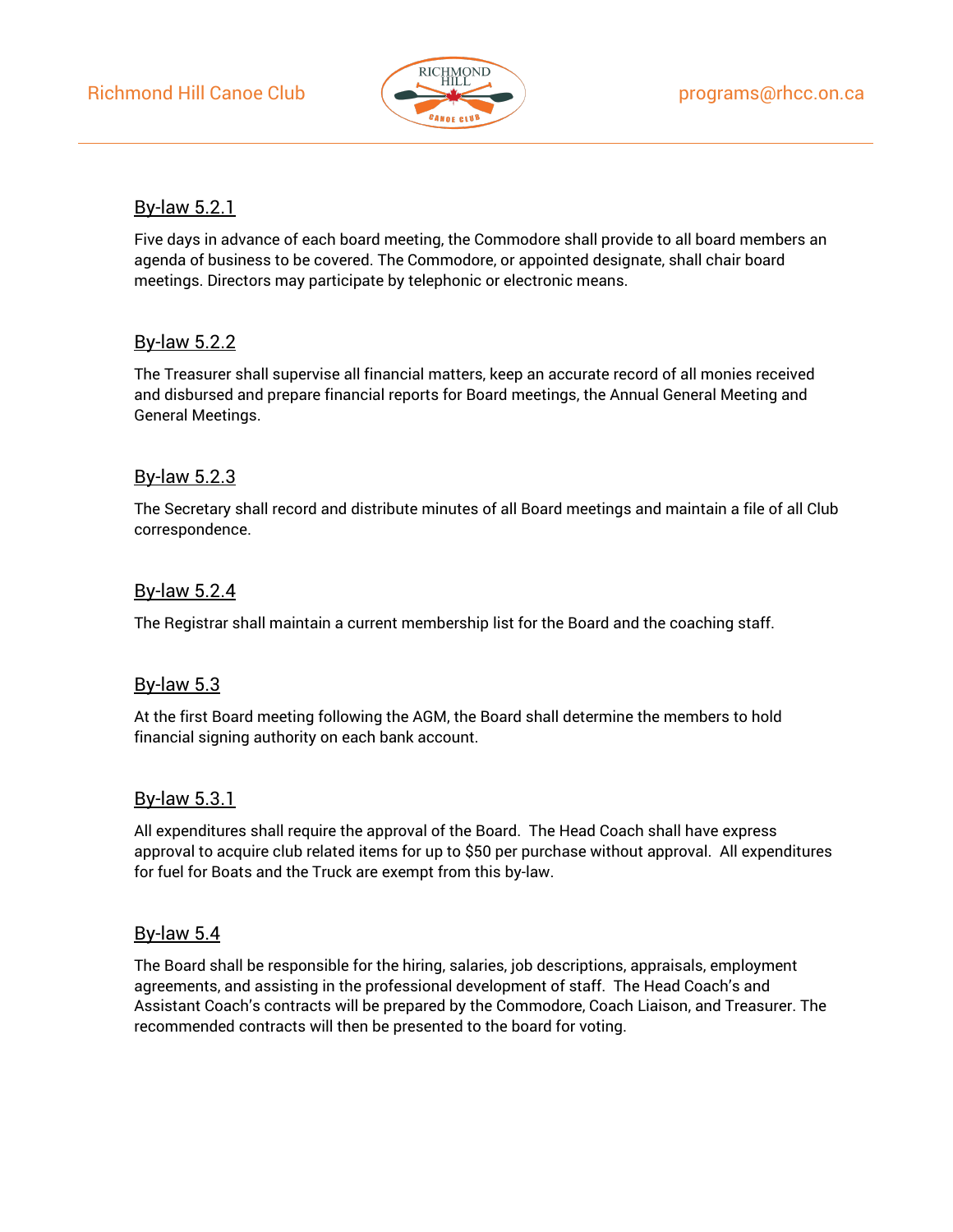

# By-law 5.5

The Board shall be responsible for developing, updating and publicizing policies for the club.

# By-law 6

The Board is authorized to fill any vacancies occurring in its ranks during the course of a year.

# By-law 7

All members of the board must be notified at least seven (7) days in advance of upcoming board meetings. Each member of the board present at a meeting is entitled to cast a single vote for each motion. Motions must be recorded in the minutes of board meetings.

## By-law 8

A minimum of three officers is required on the board: Commodore, Treasurer and Secretary. Officers have signing authority for the Club.

### By-law 9

A majority of the voting members of the board shall constitute a quorum.

#### By-law 10

Duties of officers and directors are determined by the board.

#### By-law 10.1

Any member of the board who shall be absent from three (3) consecutive Board meetings shall relinquish his/her office. The exceptions are personal health issues and pre-notification to the

Board by the member.

#### By-law 10.2

Each member of the Board must play an active role on the board. He/she must volunteer to take one (1) area of responsibility in the running or management of the club. Each member will be required to make monthly reports to the Board on that area of responsibility.

# By-law 11.0

The Board may appoint committees it deems necessary to assist in the affairs of the club. The membership of each committee and its duties are to be recorded in the minutes of board meetings.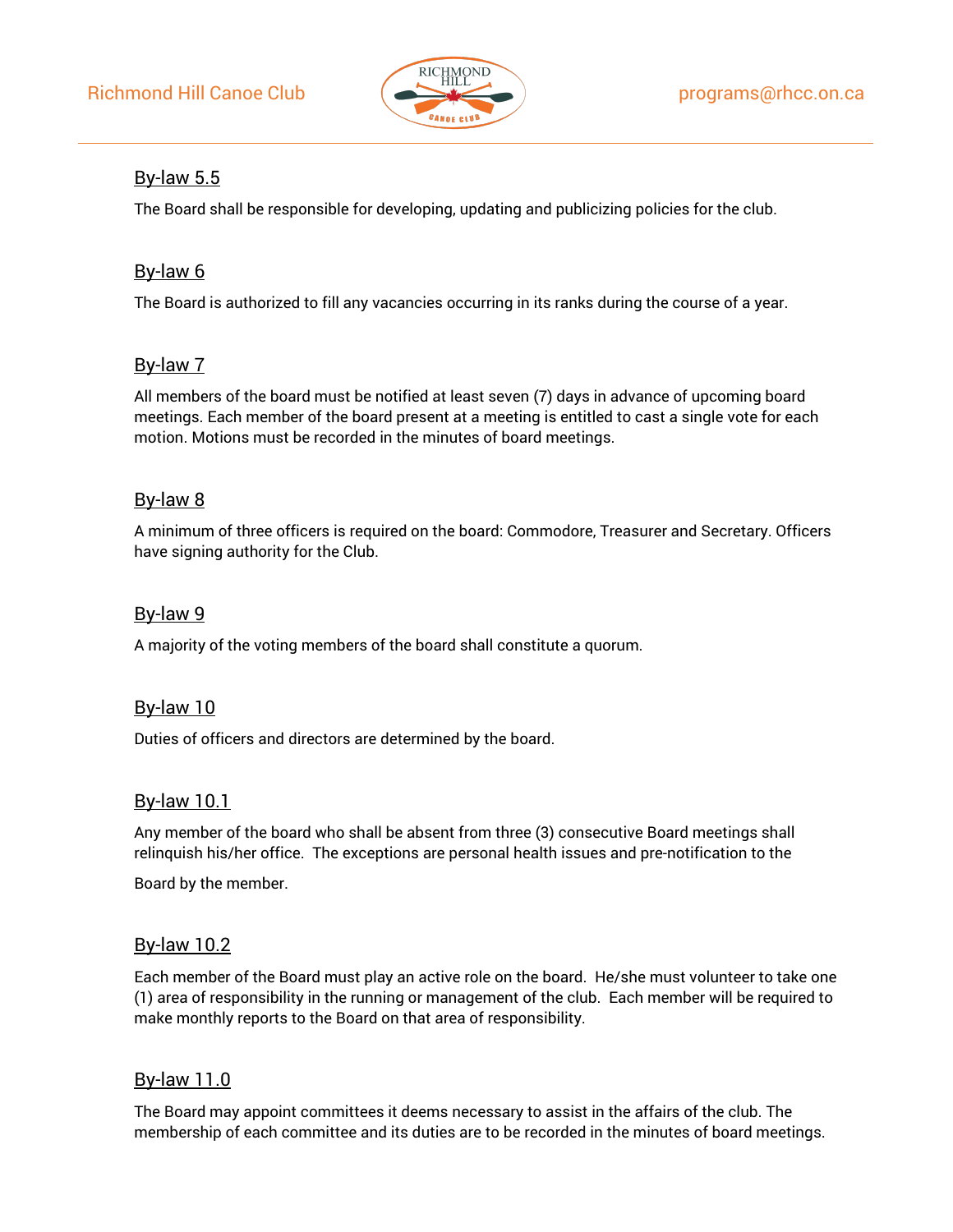

## By-law 12

The Board shall hold office until the close of the meeting at which their successors have been elected.

# By- law 13

The Annual General Meeting (AGM) shall be held every November. Thirty days notice of the date of the meeting shall be given by mail or by e-mail by the Secretary.

# By-law 13.1

The Board of Directors of the RHCC shall provide annual Financial Statements for the prior fiscal year, and a proposed budget annually with the notice of the AGM.

## By-law 14

The Secretary shall call a General Meeting at any time at the discretion of the Commodore or on receipt of a requisition signed by not less than  $1/10<sup>th</sup>$  of the members within 21 days of the deposit of the requisition. Seven (7) days notice of meeting, which shall include notice of items to be dealt with, shall be given to all members by mail, email or telephone by the Secretary.

#### By-law 15

The quorum for an Annual General Meeting or General Meeting shall be a majority of the members who are eligible to vote.

#### By-law 16.1

To be in good standing at an AGM all fees owed to the club must be paid in full by the prior October 31. A final invoice will be sent with the notice of meeting.

#### By-law 16.2

To be in good standing a paddling or special member cannot be under suspension.

#### By-law 17

(a) Paddling members in good standing who reach 18 years of age on or before December 31 of the current year may nominate for the Board and vote at Annual General Meetings or General Meetings.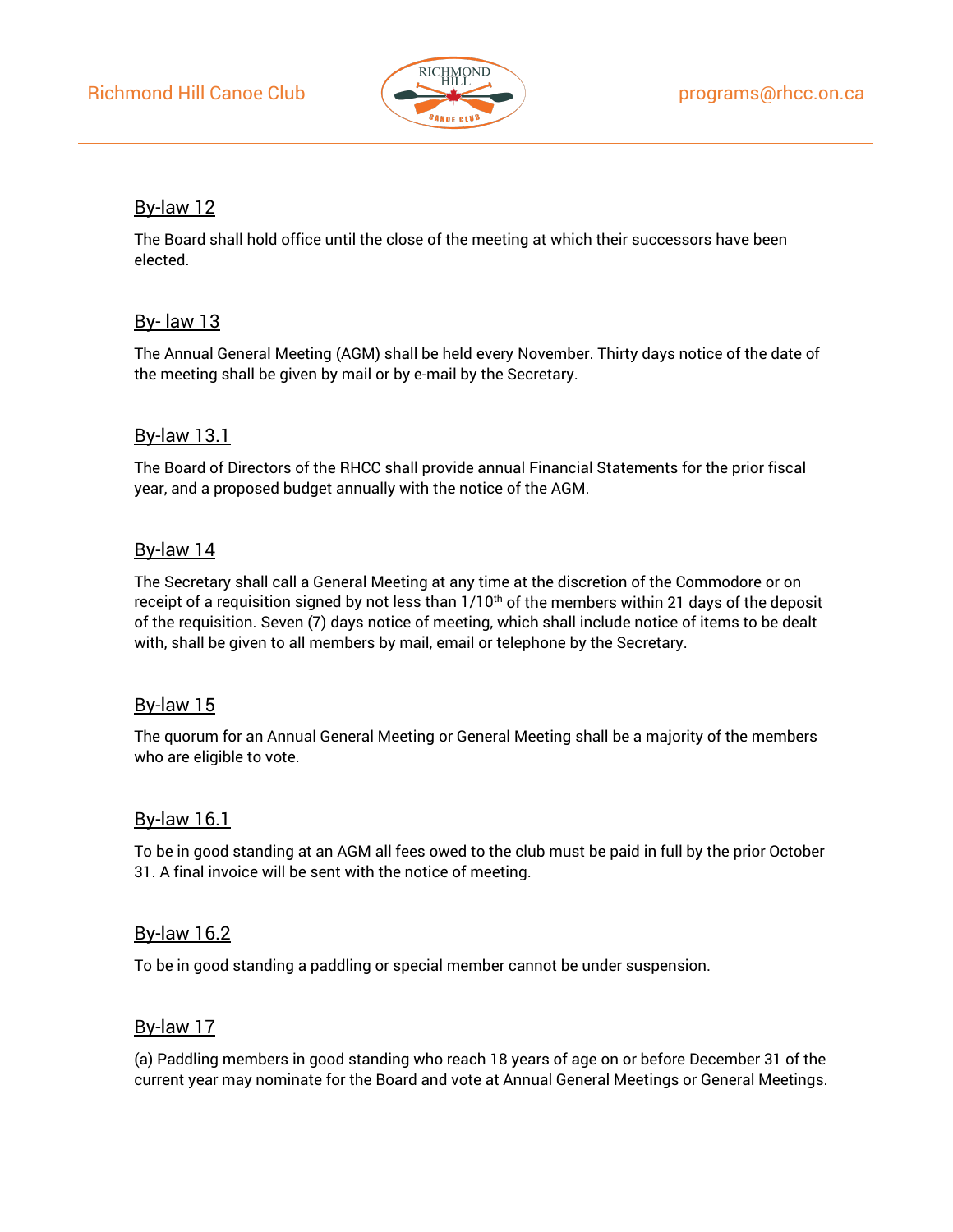

(b) Special members in good standing may nominate for the Board and vote at Annual General Meetings or General Meetings. The total number of votes per family cast by special members cannot exceed the number of paddling members under the age of 18.

All eligible votes may be made by proxy.

# By-law 18

Each individual eligible voter at an Annual General Meeting or General Meeting is limited to casting a total number of votes based on his/her combined entitlement as a paddling member and special member as provided in By-law 17.

# By-law 19

A Nominating Committee of three (3) members shall be appointed by the Board. This committee shall be responsible for obtaining a slate of nominations at least seven (7) days before the Annual General Meeting. Nominations for the Board may be submitted by telephone, by email or in writing to the Secretary. Nominations shall be accepted from the floor if the person nominated is present.

# By-law 20

Voting on amendments to the Constitution and By-laws and general business shall be by show of hands, unless a written ballot is requested by the Chair or any member. An abstention shall not be considered a vote cast. If there is a tie vote, the Chair shall require a written ballot and shall not have a second or casting vote. If there is a tie vote upon written ballot, the motion is lost.

# By-law 21

Voting for members of the Board shall be by secret ballot.

# By-law 22

The fiscal year of the club shall be from November 1st to October 31st.

#### By-law 23

An independent auditor or person who has been appointed to conduct a review engagement shall be appointed by the Board to inspect the financial accounts of the club and to submit a report to the membership.